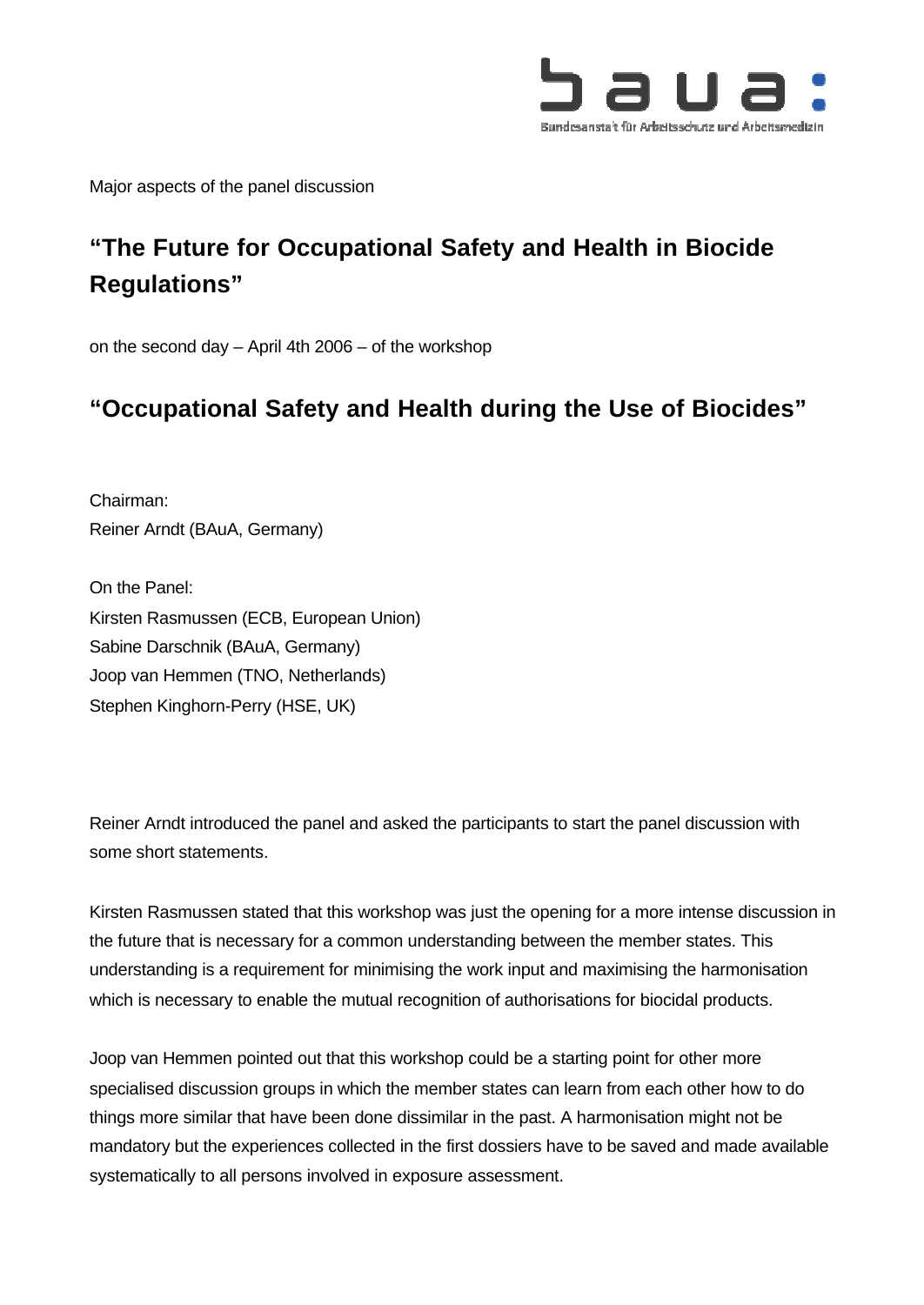Sabine Darschnik raised the question what the major issues of occupational safety and health in the biocides processes would be in the future. She also asked the audience for ideas to identify these issues. One way forward could be to collect the information already available without too much effort.

Stephen Kinghorn-Perry clarified that there are right now so many questions that it is even a problem to find the key-questions to undertake an appropriate exposure assessment. On the other hand already now the danger exists that discussions do not lead to results. He suggests to use all available tools for exposure assessment (including models and data collection) reveal whether these tools work and decide after some time of learning which tool works best for which situation.

The following discussion on the panel and with the audience concentrated on several aspects which were discussed already during the workshop, were addressed by presentations or within in the "thought starters for further discussions" before the panel discussion. The major aspects and the results of the discussion are:

#### **Exposure Assessment**

The experience from the first dossiers illustrates that for exposure assessment the available guidance (TNsG Human Exposure, worked examples of the user guidance group for wood preservatives and rodenticides) is not sufficient for an efficient and harmonised (between different member states) evaluation. Therefore the available information from the different CA-reports should be collected and discussed in a smaller, more specialised group to learn from the work performed already and by this to develop a broader understanding for the future work within the review-programme and the authorisation-process.

Joop van Hemmen offered to initiate an expert group for this purpose but further discussion and co-ordination are necessary within TNO, the Netherlands and potential members of this group.

The role of workplace monitoring and measurements of inhalation exposure was discussed as a tool for industry (proof of safe handling, product stewardship) and the authorities (tier 3 of the exposure assessment, requirement for authorisation). This legally – also for biocidal products –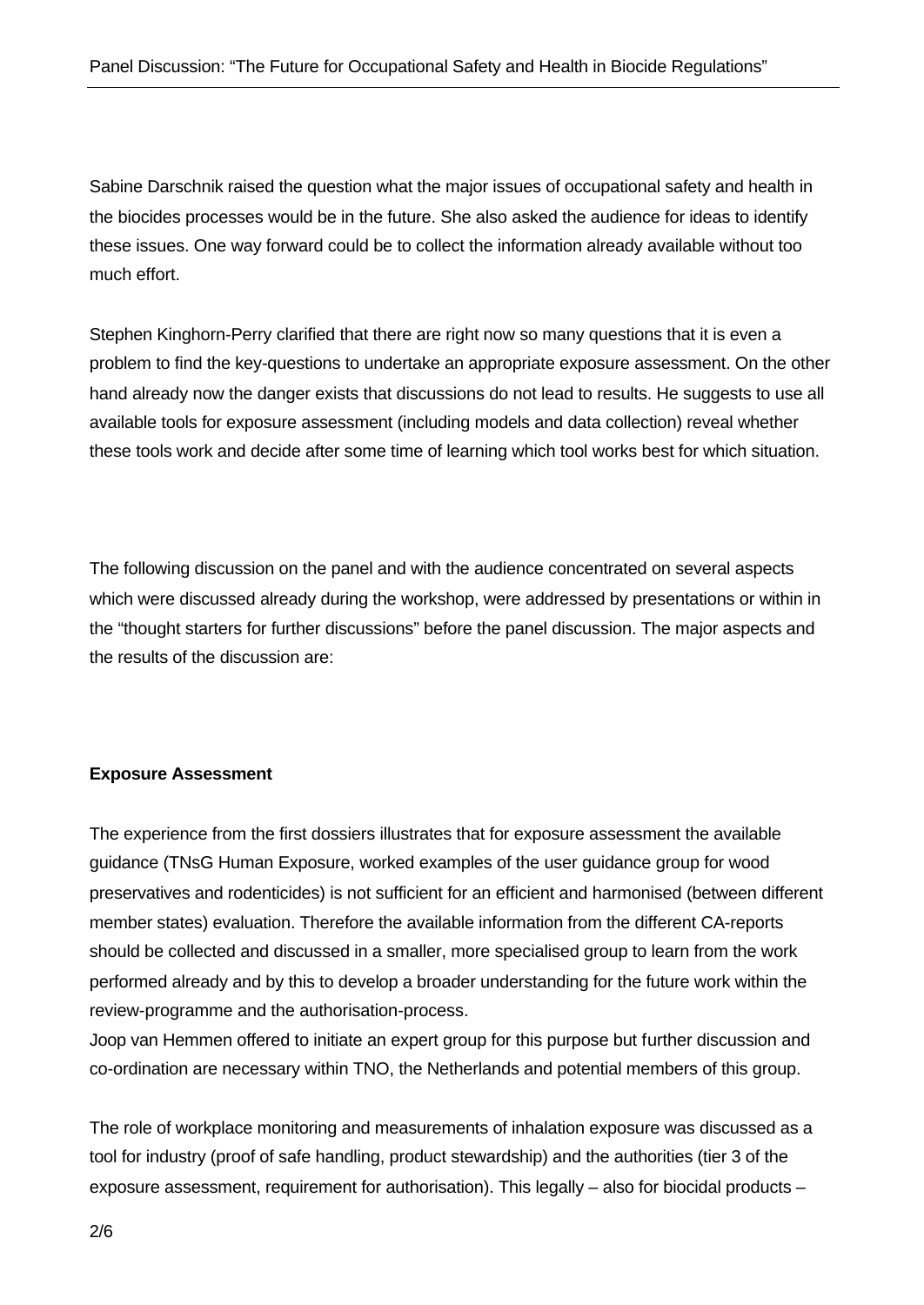available tool is used broadly in authorisation processes of plant protection products but is not used for biocidal products, yet. Industry usually wants to avoid the costs of those studies and the desire to co-operate and share data competes against the wish of data protection. Therefore it is unclear if those exposure studies will be more common in the future. In order to overcome these obstacles it might be necessary for the authorities to identify certain gaps in knowledge whose bridging would be helpful for several product types or at least several active substances within one product type. Under those conditions the advantages might outweigh the efforts and industry might be willing to co-operate.

It is necessary, in any case, to find a compromise between the scientifically correct assessment of exposure which is easier with measurements and the necessity of keeping a number of active substances on the market which would be made more difficult by too high demands on exposure studies.

The hope was expressed by several participants of the workshop that the ongoing EU-project on human exposure which is conducted by TNO and supported by HSE and BAuA will harmonise or standardise the evaluation of workplace exposure by robust worked examples. It was also stated that even a revised and evolved TNsG still is not a fixed standard for exposure assessment but needs to be open for new information, models and data. Therefore the development of exposure assessment is an ongoing process.

## **Coexistence of Different Approaches for Risk Assessment**

A thought starter "Suggestions for Harmonisation of Reference Values" was presented by the German assessment unit for biocides at the workplace. It was generally agreed that using different systems for evaluating the same data can lead to confusion and misunderstandings. The problem becomes obvious, if the AOEL derived under the Biocidal Directive considerably differs from an occupational exposure limit value (OEL) proposed by SCOEL. However, further experience from the evaluation of substances seems to be needed to identify a promising way forward.

In this context Kirsten Rasmussen clarified that it was agreed and laid down in TNsG's to use both, the AOEL and the MOE approach for risk characterisation during an initial testing period. After that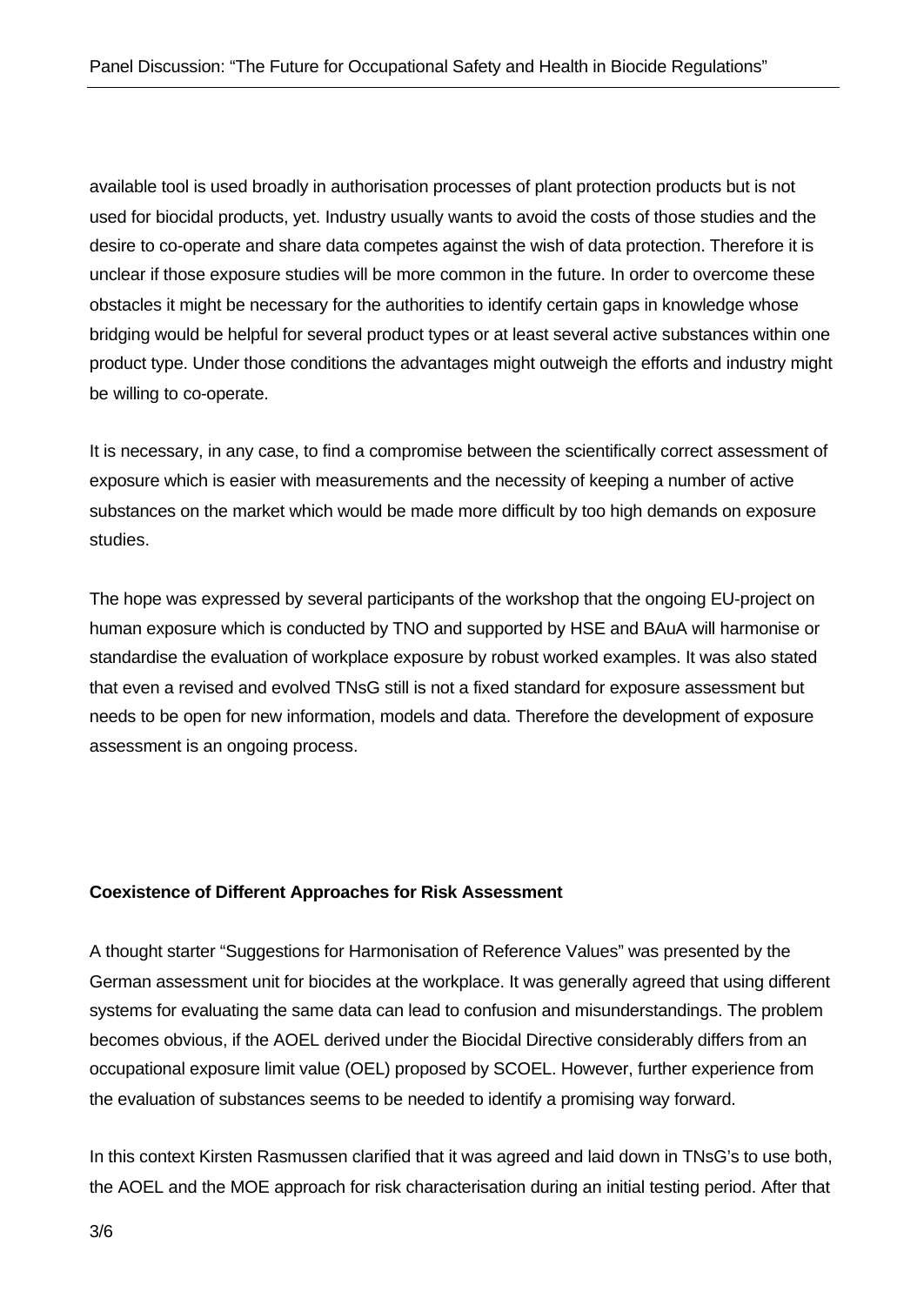it should be possible to decide which approach provides the better results for the risk assessment of biocides by comparing the results.

Sabine Darschnik pointed out, however, that the presently available dossiers do not offer a fair comparison between MOE and AOEL and therefore no decision is to be expected on that basis about the quality of results for the different approaches.

As one possible way forward the idea of a tiered procedure was proposed:

Since the AOEL approach is assumed to represent the most conservative and protective methodology it can be used in a first step to identify those use scenarios for biocidal products which potentially are associated with risks. Use scenarios without concern at this step do not need further consideration.

In the second tier concern scenarios from the first step shall be assessed more thoroughly by applying specific instruments of occupational safety and health like the MOS approach, inhalative OEL or reference values for dermal exposure. By this not only the exposure assessment but the whole risk assessment will be continually improved in a stepwise procedure. Reiner Arndt announced that this 2-step approach will be brought forward by the German assessment unit for the workplace to the Technical Meeting.

#### **Risk Management for Biocides**

One idea for risk management for biocides was the development of harmonised codes of good practise for the application of biocidal products. Examples were presented during the workshop that trained operators who use a good working practise can reduce the exposure by an order of magnitude compared to operators without good practise.

Harmonised codes could specify regulations on safety and health at work (instruction, training, exposure control, PPE) for the user and give a guidance for authorisation of biocidal products for the competent authorities and by this simplify the process of mutual recognition. On the other hand harmonisation on European level needs resources and the effect of this work has to outweigh the efforts.

For this topic nobody took the initiative to bring this forward to the Technical Meeting. It would be a starting point, though, to make available existing codes of good practise for biocides to other member states in English language. The German assessment unit for the workplace will consider if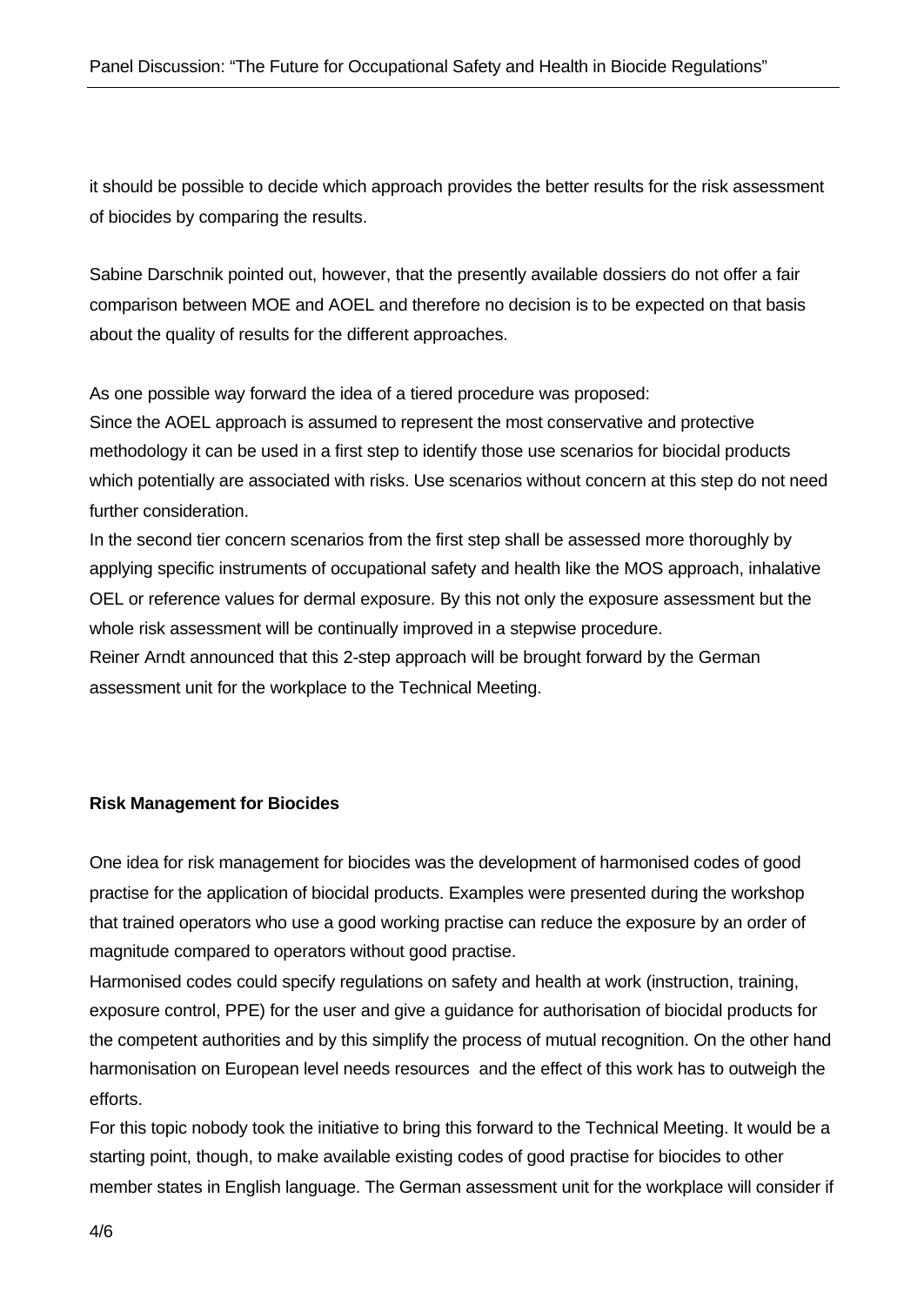it is possible to translate some important German codes of good practise. Those could be discussed on European level (for instruments for these discussions see below "exchange of information in the future") and e.g. published on the homepage of the European Agency for Safety and Health at Work, Bilbao (http://osha.eu.int/OSHA).

Furthermore it is probable that with increasing experiences from CA-Reports more and more conditions for inclusion into Annex I will be developed and harmonised in a learning by doing process which will improve occupational safety and health. One aspect for example which would be helpful and which is already observable during dossier discussions and in the specific provisions for Annex I inclusion is the specification of training requirements for users of particular biocidal products.

## **Exchange of Information in the Future**

Some member states undertake or plan research projects on exposure and occupational safety and health for the use of biocidal products. Reiner Arndt developed the idea during the workshop that it would be helpful to have some kind of central data collection which is available for interested persons. This data collection should make it possible to exchange information about ongoing or finished projects. By this it would be easier to use the limited resources for research more efficiently.

In order to start a data collection like this existing information about ongoing projects must be submitted by the institutions which do the research project in a specific format to enable a systematic search. Reiner Arndt pointed out that this format still needs to be developed and requires to contain at least the following points:

- Title of the project
- Aim of the project, major results
- Applied methodology of the project
- Contact person and institute

Kirsten Rasmussen offered that the ECB can administrate this data collection if the above outlined conditions are given. It is additionally possible to present the results of finished projects at Technical Meetings as it was already carried out for the Study "Human Exposure to Wood